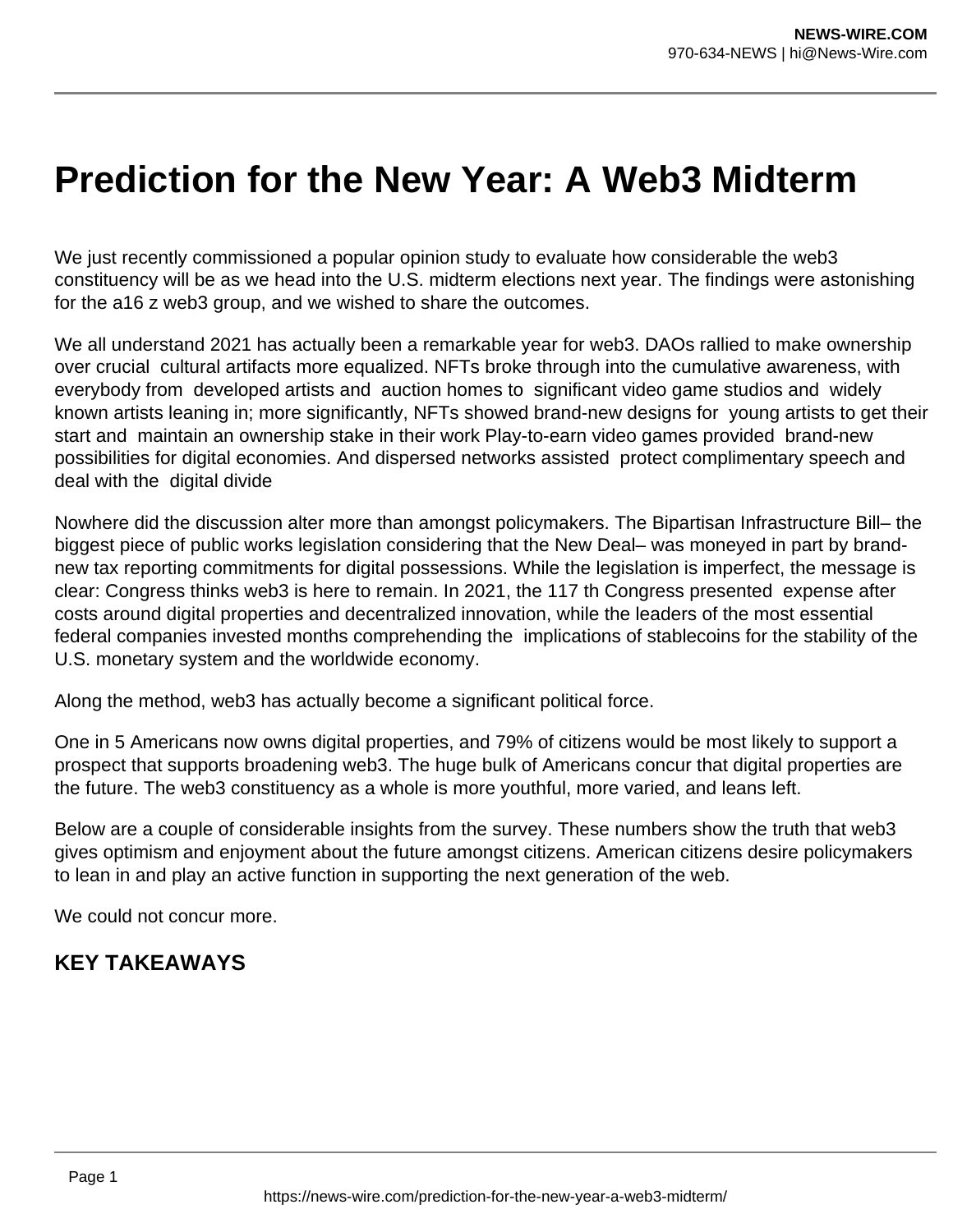**Web3 provides both parties with an essential chance heading into midterm elections. Citizens appreciate the economy– which consists of web3. This is particularly real for young citizens and Black/Hispanic citizens.**

- If a prospect supported broadening web3, **79%** of signed up citizens state they would be most likely to choose him or her. **17%** are "a lot more most likely" to elect the prospect. This consists of **79%** of 18-34 citizens, **84%** of Democrats, and **75%** of signed up Independents and Republicans. **73%** of Hispanic and **79%** of Black signed up citizens would be most likely to choose a prospect who supports broadening web3.
- **22%** state congressional, state, or regional prospect's views on Web3 and the future of the web will have a "considerable effect" on their choice to choose them in2022 This consists of **31%** of 18-34 citizens, **27%** of signed up Democrats, and **23%** of signed up Republicans. **26%** of Black and Hispanic signed up citizens state it will have a substantial effect on their 2022 vote.
- Crypto owners are an essential and growing constituency in the Democratic Party; they comprise **26%** of self-identified Democrats. **61%** of crypto owners state they elected Biden in 2020 compared to simply **32%** who state they elected Trump, and Biden stays popular amongst crypto owners (**64%** authorize/ **36%** disapprove).

### **The advantages of web3 are clear and effective to the large bulk of American citizens.**

- After hearing a description of web3– that consists of reference of digital possessions, NFTs, ownership tokens, and DAOs, **77%** of Americans have a beneficial view.
- The leading advantages of web3 consist of:
	- Giving customers more control over their own information (**93%** concur)
	- Improving web security and personal privacy (**93%** concur)
	- Preventing China from surpassing the U.S. in innovation (**88%** concur)
	- Supporting specific ownership and the developer economy (**85%** concur)

#### **Leaders on both sides of the aisle requirement to guarantee their financial techniques consist of a function for web3. That is specifically real for prospects attempting to engage neighborhoods of color.**

Percentage of citizens concurring with the following declarations: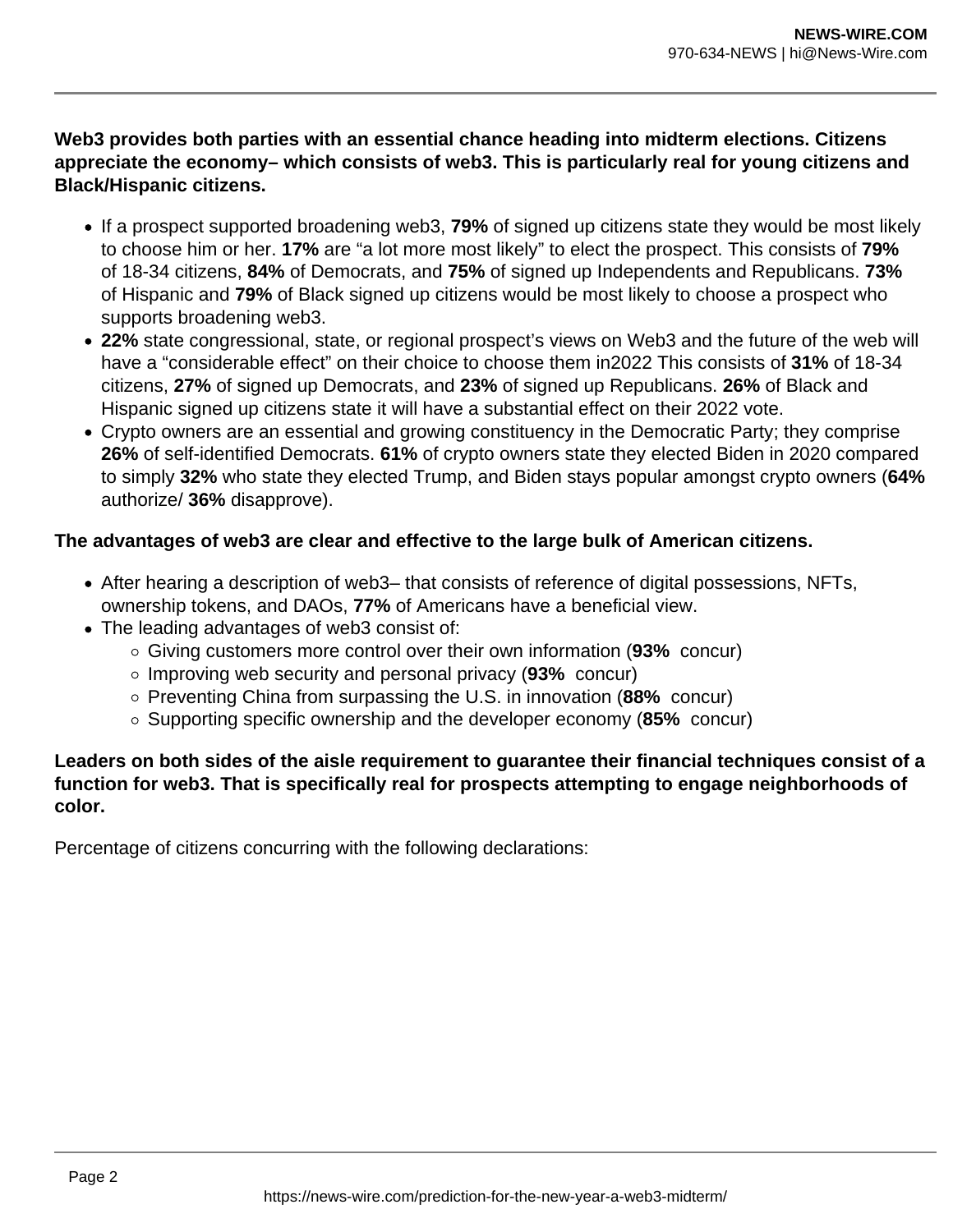|                                                                                                                            | All <sup>18-34</sup> age Hispanic Black<br>bracket citizens citizens |     |     |
|----------------------------------------------------------------------------------------------------------------------------|----------------------------------------------------------------------|-----|-----|
| " digital possessions are the future of financing"                                                                         | 64%74%                                                               | 72% | 77% |
| " crypto provides individuals direct control over theircash"                                                               | $61\%2\%$                                                            | 63% | 80% |
| " crypto permits individuals a possibility at generational wealth' they<br>might not have actually formerly been provided" | 64%74%                                                               | 70% | 80% |

#### **Voters do not wish to see heavy-handed efforts to close down or threaten the capacity of web3.**

- **72%** of citizens state federal governments must "make certain they comprehend brand-new web3 innovations and their various usages" prior to managing, instead of move rapidly to control brandnew web3 innovations in order to secure customers.
- **59%** of citizens concur that "federal governments must play an active function in supporting community-owned web3 platforms to efficiently take on and offer an alternative to Big Tech business."

#### **Crypto owners are significantly varied, well-researched, and positive. This isn't simply a trend– it's likewise about having more control over your properties.**

- **20%** of Americans state they own cryptocurrency. This number increases to **35%** amongst Americans 18-34, **27%** amongst Hispanic Americans, and **30%** amongst Black Americans.
- **89%** of crypto owners state they purchased crypto to have "more direct control over my cash," and **74%** state they did considerable research study (" as much as I might/ sufficient research study till I felt great") prior to purchasing.

\* This study, commissioned by Andreessen Horowitz and performed by Morning Consult, spoke with 2,191 signed up citizens in the United States online from December 1-3,2021 The margin of mistake of a genuinely random sample is +/- 2 portion points; a bigger margin of mistake might use within subgroups.

The views revealed here are those of the specific AH Capital Management, L.L.C. (" a16 z") workers estimated and are not the views of a16 z or its affiliates. Particular info consisted of in here has actually been gotten from third-party sources, consisting of from portfolio business of funds handled by a16 z. While drawn from sources thought to be dependable, a16 z has actually not separately confirmed such details and makes no representations about the long-lasting precision of the info or its suitability for an offered circumstance.

This material is offered informative functions just, and need to not be trusted as legal, company, financial investment, or tax recommendations. You must consult your own advisors regarding those matters. Referrals to any securities or digital possessions are for illustrative functions just, and do not make up a financial investment suggestion or deal to supply financial investment advisory services. This material is not directed at nor desired for usage by any financiers or potential financiers, and might not under any situations be relied upon when making a choice to invest in any fund handled by a16 z. (An offering to invest in an a16 z fund will be made just by the personal positioning memorandum, membership arrangement, and other appropriate paperwork of any such fund and must be checked out in their whole.)